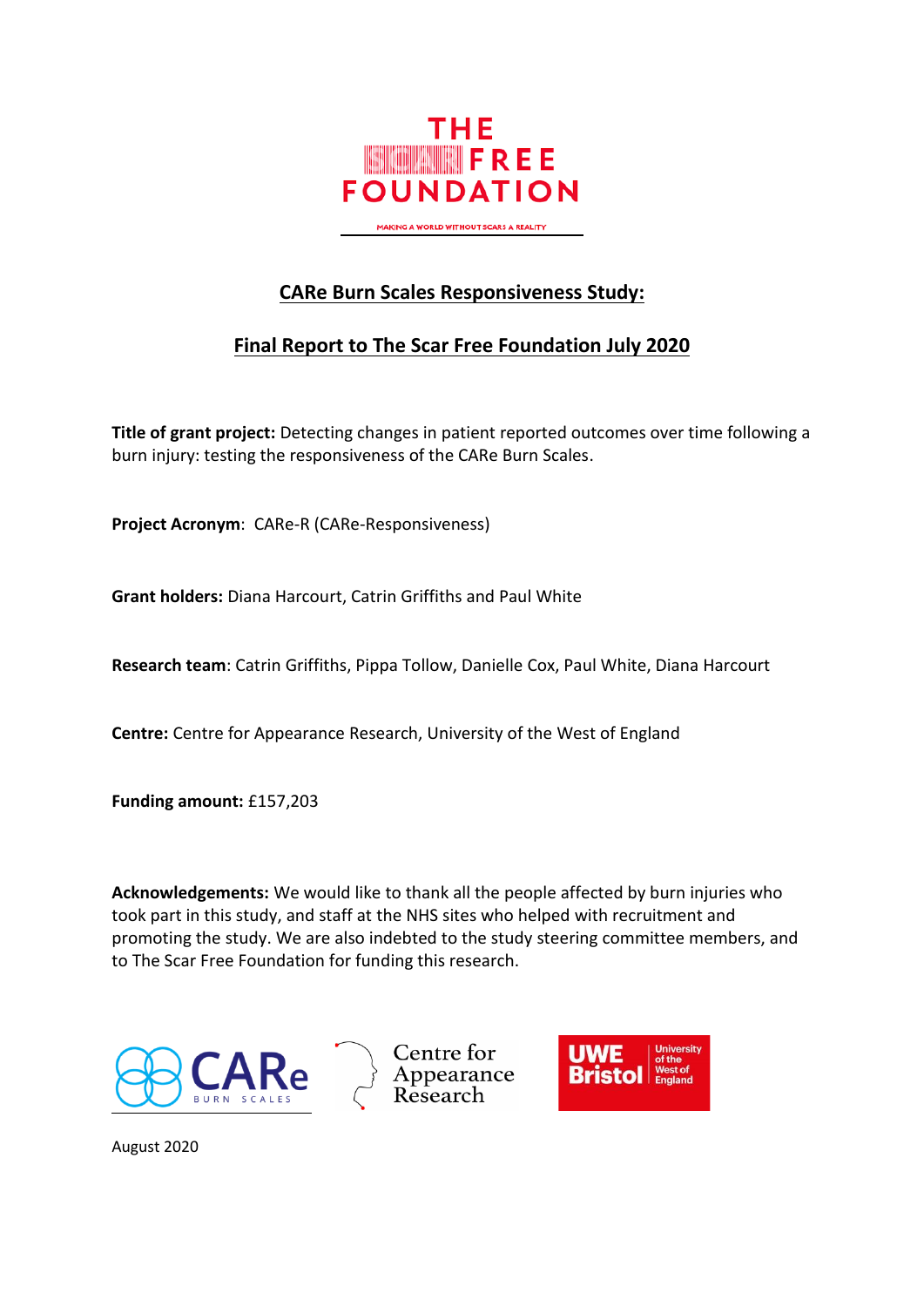## **1. EXECUTIVE SUMMARY**

The impact of a burn injury and subsequent scarring on a person's physical, social and psychological well-being can be extensive (Lawrence et al, 2012; Attoe & Pounds-Cornish, 2015). Physical symptoms such as pain, sensitivity and itching of the scar itself are common, together with burden of treatment and psycho-social difficulties such as trauma symptoms, anxiety, depression, sleep disturbance and body image distress (Jones et al, 2017). Unwanted questions and comments about visible scars can be a source of ongoing stress for many (Martin et al, 2017a), and accounts of social avoidance, withdrawal, fear of being negatively judged by others, and negative impacts on self esteem and quality of life (QOL) are common across the lifespan (see, for example, Jones, Buchanan & Harcourt, 2017). Scarring concerns can impact on a child's life at nursery or school, while adults report difficulties in work, and establishing and maintaining romantic and intimate relationships (Lawrence et al, 2012). Whilst some people manage the challenges they face very well and may demonstrate positive outcomes and personal growth following a burn (Martin et al, 2017b), others struggle to make the adjustment and to redefine a sense of normality (Johnson, Taggart & Gullick, 2016).

Furthermore, the well-being of parents/carers supporting a child with a burn has largely been overlooked by research, yet they too can experience significant trauma and psychological difficulties when supporting their child (Griffiths et al, 2015; Heath et al, 2018). Parents can experience difficulties in social situations when others look or stare at their child's scarring and may struggle to know how best to respond and may develop a tendency to avoid future social situations. The parental relationship can also suffer when both parents are coming to terms with the event, changing parental roles and the practical and financial challenges of supporting a child with a burn injury (Griffiths et al, 2016; Phillipps, Fussell & Rumsey, 2007). Research indicates that parental coping predicts how well a child adjusts to their injury (Noronha & Faust, 2007). It is therefore vital for parents' psychological needs to be identified and for specialist psychological support to be provided, to ensure they feel equipped to cope with supporting their child.

Consideration of the wide ranging impact of burn scarring on the lives of patients and their parents/carers is vital in order to effectively assess their post-burn adjustment and identify any support needs, in order to ensure that they receive the most appropriate support and reduce the likelihood and impact of lifelong difficulties. In addition, good burn care provision and practice must be driven by outcome measures that can be reliably implemented and evaluated and include those reported by patients (Hardwicke, 2016).

Patient Reported Outcome Measures (PROMs) are tools to help health professionals identify the needs and therapeutic progress of patients and their family members (Griffiths, 2014). They are standardised and validated health-related questionnaires which patients complete before and after intervention (clinical or research). Injury/condition-specific PROMs tend to have greater face validity than generic measures since they are tailored to the experiences of a specific patient group and are therefore more likely to be sensitive to therapeutic change.

The National Health Service (NHS) Next Stage Review (Department of Health, 2008) highlighted the importance of using PROMs to evaluate healthcare services, inform commissioning and regulatory decision making, and recommended that all NHS Services use PROMs to evaluate outcomes in their service. However, the National Burn Care Review (2001) identified that PROMs were not routinely used in burn care and few burn-specific PROMs existed. This review concluded that the development of new PROMs for this population was a key priority.